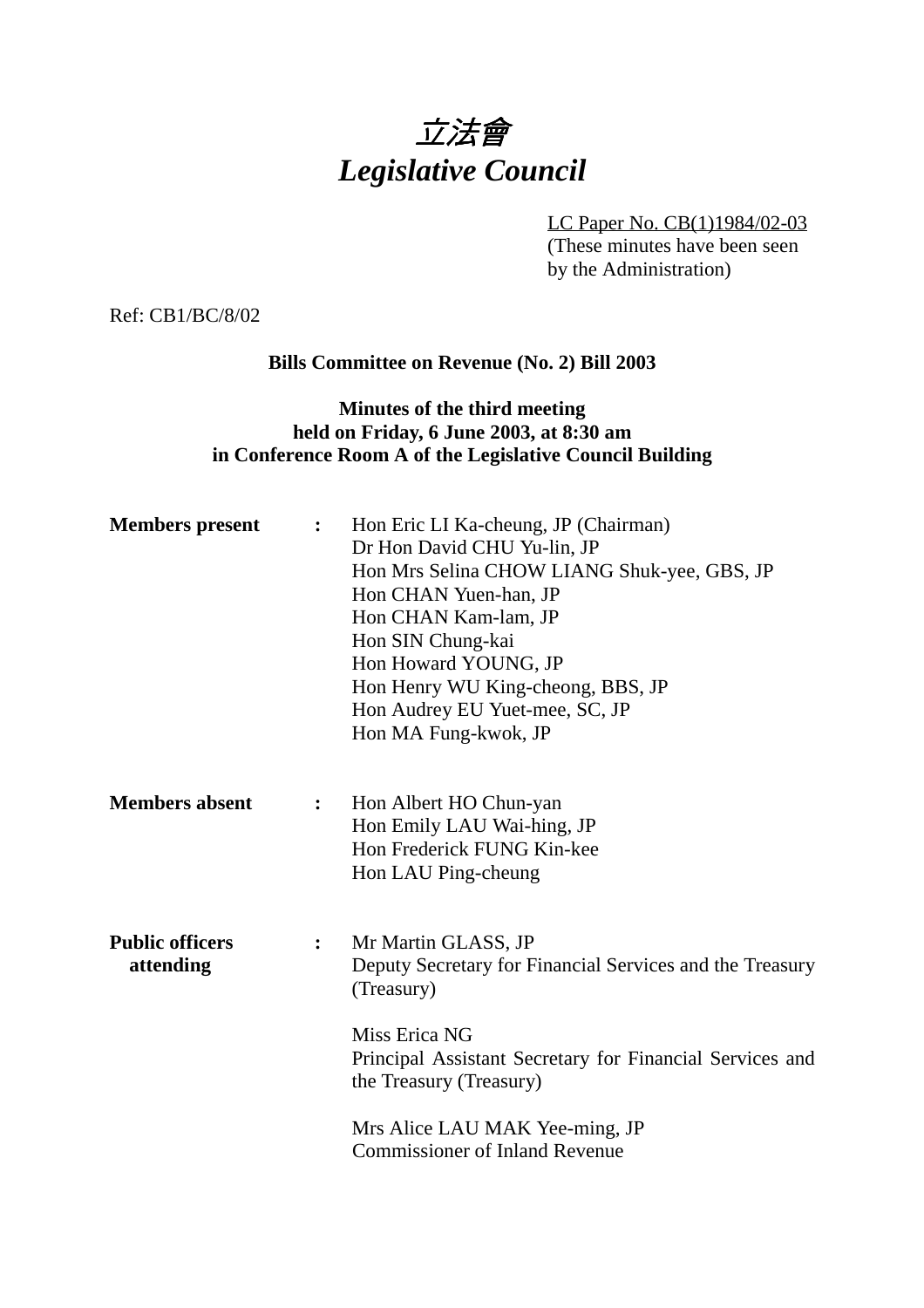|                            |                  | Mr CHU Yam-yuen<br>Assistant Commissioner of Inland Revenue (Unit 2)  |
|----------------------------|------------------|-----------------------------------------------------------------------|
|                            |                  | Mr SO Chau-chuen<br>Assistant Commissioner of Inland Revenue (Unit 1) |
|                            |                  | <b>Miss Monica LAW</b><br>Senior Assistant Law Draftsman              |
| <b>Clerk in attendance</b> | $\ddot{\bullet}$ | Miss Polly YEUNG<br>Chief Assistant Secretary (1)3                    |
| <b>Staff in attendance</b> |                  | : Mr Arthur CHEUNG<br>Senior Assistant Legal Adviser 2                |
|                            |                  | Ms Debbie YAU<br>Senior Assistant Secretary (1)1                      |

# **I Confirmation of minutes**

| LC Paper No. CB(1)1873/02-03 | - Minutes of $2nd$ meeting on 27 May |  |  |  |
|------------------------------|--------------------------------------|--|--|--|
|                              | 2003                                 |  |  |  |

The minutes of the second meeting on 27 May 2003 were confirmed.

# **II Meeting with the Administration**

| LC Paper No. $CB(1)1872/02-03(01)$ | - Administration's response to the  |  |  |  |
|------------------------------------|-------------------------------------|--|--|--|
|                                    | issues of concern raised by members |  |  |  |
|                                    | at the second meeting on 27 May     |  |  |  |
|                                    | 2003                                |  |  |  |
|                                    |                                     |  |  |  |

- LC Paper No. CB(1)1757/02-03(04) Administration's response to the issues of concern raised by members at the first meeting on 13 May 2003
- LC Paper No. CB(1)1774/02-03(01) Draft Committee Stage amendment to amend clause 3 of the Bill proposed by the Administration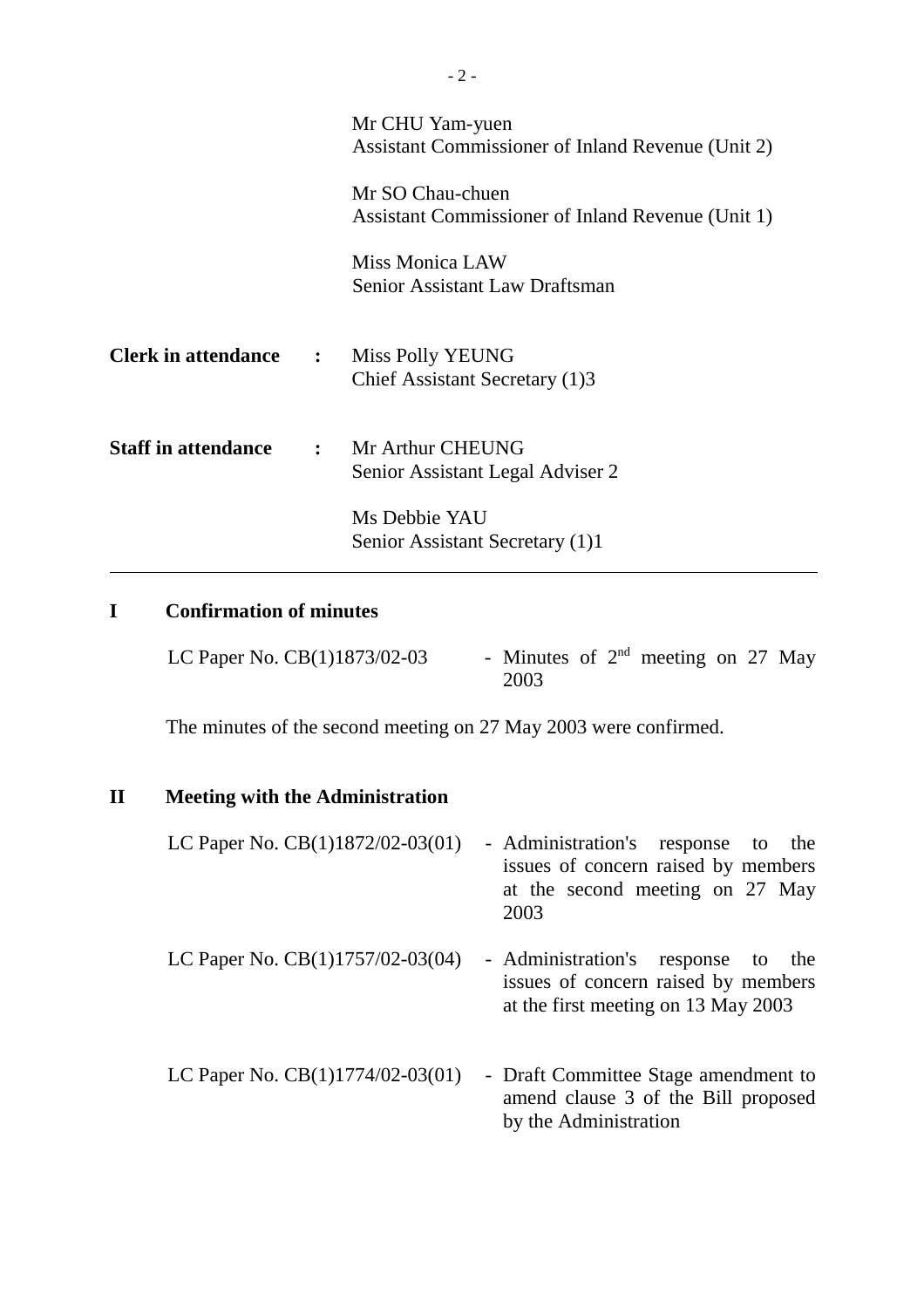| LC Paper No. $CB(1)1757/02-03(05)$ | - Administration's response to Senior<br>Assistant Legal Adviser's letter dated<br>12 May 2003                 |
|------------------------------------|----------------------------------------------------------------------------------------------------------------|
| LC Paper No. $CB(1)1674/02-03(01)$ | - Letter dated 12 May 2003 from Senior<br>Assistant Legal Adviser<br>to<br>Administration                      |
| LC Paper No. $CB(3)540/02-03$      | - The Bill                                                                                                     |
| FIN CR 1/7/2201/02                 | - The Legislative Council Brief issued<br>by the Financial Services and the<br>Treasury Bureau on 2 April 2003 |
| LC Paper No. $CB(1)1643/02-03(02)$ | - Marked-up copy of the Bill                                                                                   |

2. The Bills Committee deliberated (Index of proceedings attached at **Annex**).

Issues which required follow-up actions/consideration by the Administration

- 3. At the request of the Bills Committee, the Administration undertook:
	- (1) To consider whether it was necessary to specify an exclusion in clause 3(c) where the predominant purpose of a journey was for non-holiday purposes to avoid incidental holidays in a business journey being caught as part of the journey taken for holiday purposes. Members were concerned that part of the expenses for the journey provided by the employer which related to the incidental holiday would be considered as income from employment;
	- (2) To issue a Departmental Interpretation and Practice Note after the passage of the Bill to explain the basis of apportionment of a journey comprising both a duty visit and a holiday trip. The Administration would give an undertaking of this arrangement in the Second Reading debate on the Bill.
	- (3) To inform the Joint Liaison Committee on Taxation in writing about the effective date of applying the new deeming rate of assessable profits for payment made under clause 5, with copies circulated to related professional bodies. The Administration would confirm the arrangement in the Second Reading debate on the Bill. The Administration would provide a copy of the letter to the Bills Committee for information.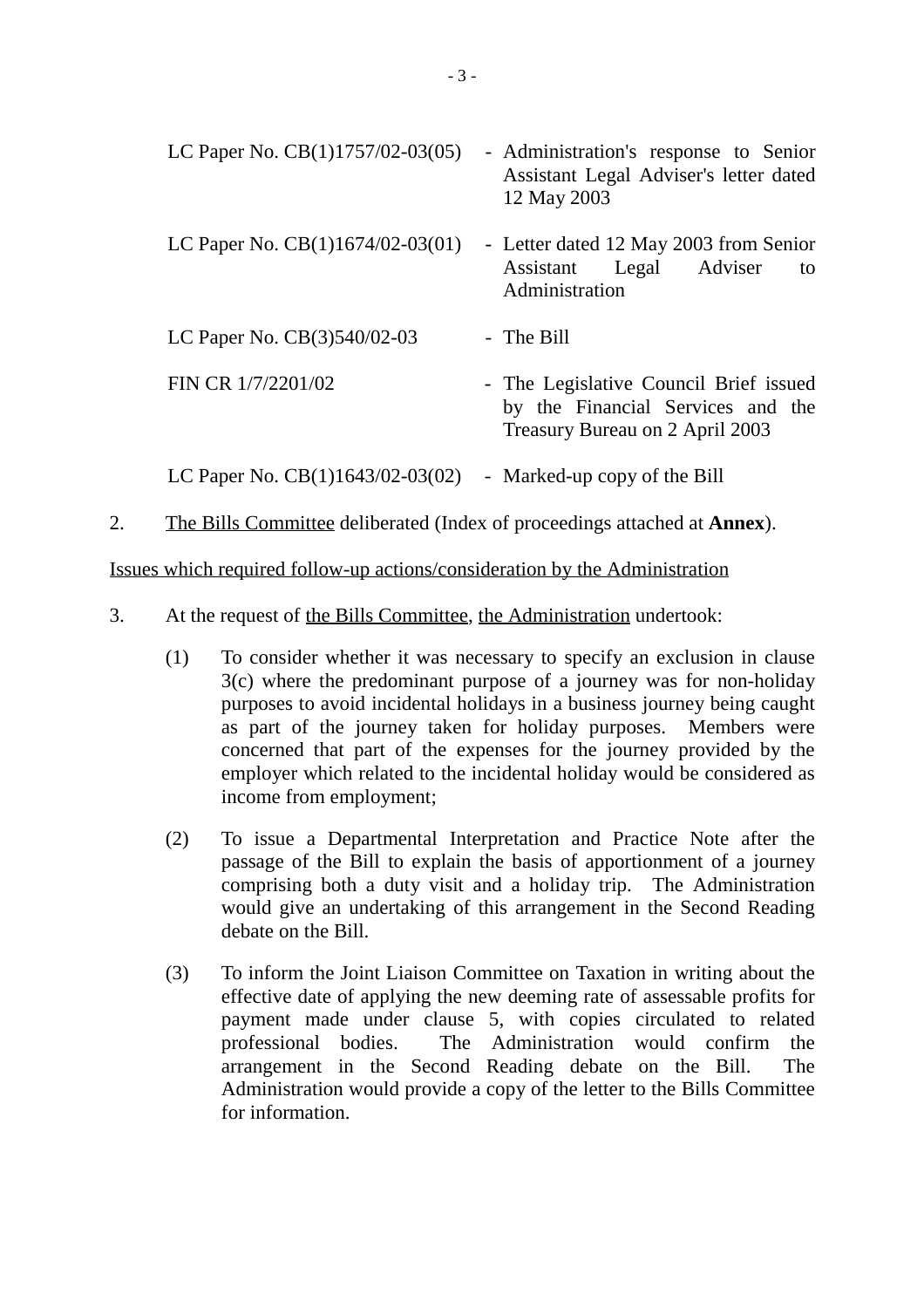4. The Bills Committee agreed that since it had completed scrutiny of the Bill, it would not be necessary for the Bills Committee to hold a further meeting on 12 June 2003 as previously scheduled. Members also agreed that the Bills Committee would report to the House Committee on 13 June 2003, pending members' comments, if any, on the requested information to be provided by the Administration. Members agreed that the Administration could resume Second Reading debate on the Bill on 2 July 2003. They also noted that Mr SIN Chung-kai would move CSAs relating to the marginal tax rates/bands and allowances of salaries tax on behalf of Members of the Democratic Party.

> (*Post-meeting note*: At the subsequent request of the Administration and with the concurrence of the Bills Committee, the Administration would resume Second Reading debate on the Bill on 25 June 2003 (Details given in LC Paper Nos. CB(1) 1920/02-03 and CB(1) 1929/02-03). The deadline for giving notice of CSAs would be 16 June 2003.)

### **III Any other business**

5. There being no other business, the meeting ended at 10:15 am.

Council Business Division 1 Legislative Council Secretariat 17 June 2003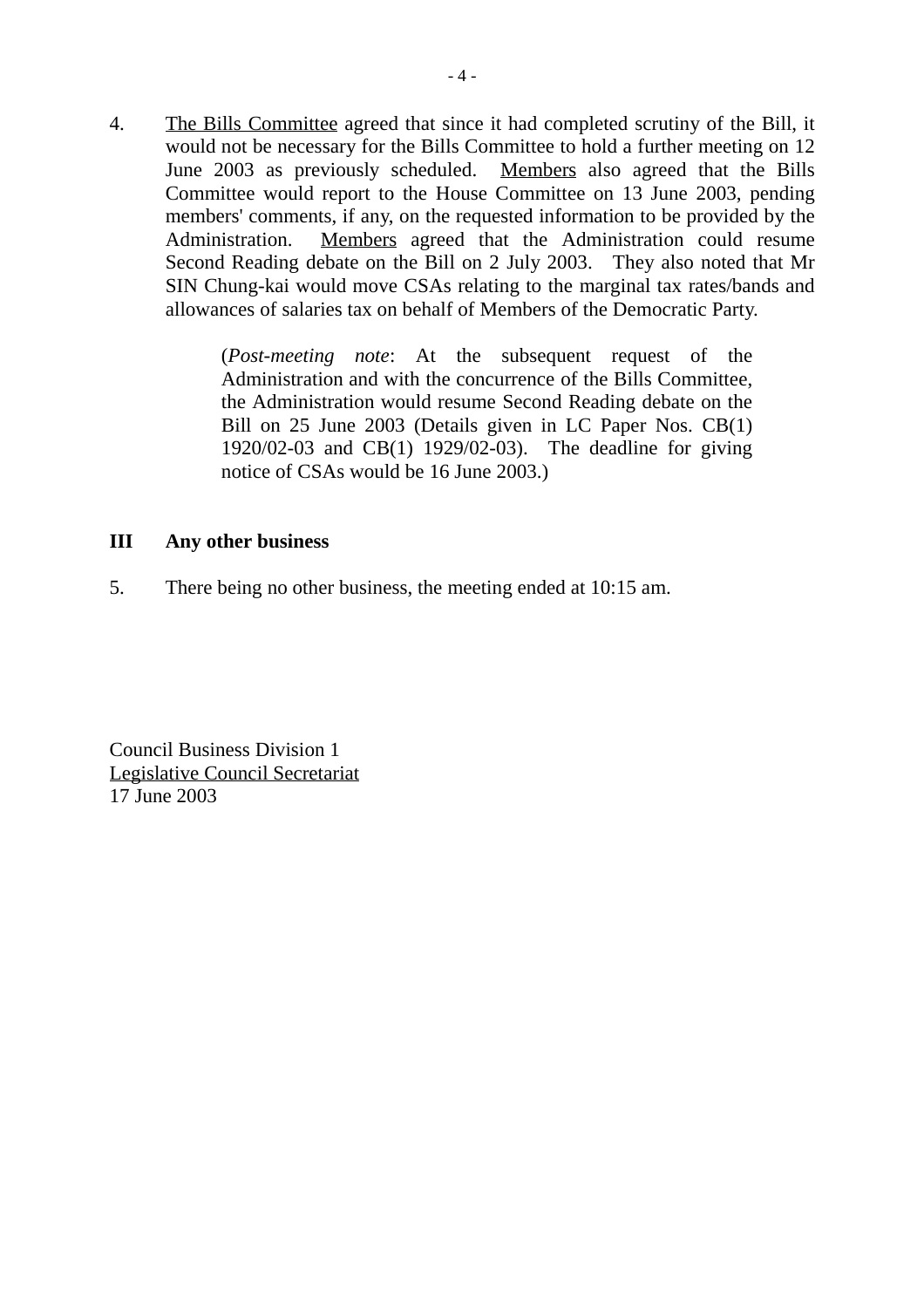**Annex**

## **Proceedings of the meeting of the Bills Committee on Revenue (No. 2) Bill 2003**

### **Third meeting on Friday, 6 June 2003, at 8:30 am in Conference Room A of the Legislative Council Building**

| <b>Time</b><br>marker | <b>Speaker</b>                                                   | Subject(s)                                                                                                                                                                                                                                                                                                                                                                                                                                                       | <b>Action required</b>                                                                                |  |
|-----------------------|------------------------------------------------------------------|------------------------------------------------------------------------------------------------------------------------------------------------------------------------------------------------------------------------------------------------------------------------------------------------------------------------------------------------------------------------------------------------------------------------------------------------------------------|-------------------------------------------------------------------------------------------------------|--|
| $000000 -$<br>000132  | Chairman                                                         | Introductory remarks and confirmation<br>of minutes on 27 May 2003.                                                                                                                                                                                                                                                                                                                                                                                              |                                                                                                       |  |
| $000133 -$<br>000824  | Chairman<br>Administration                                       | The Administration introduced the paper<br>LC Paper No. CB(1)1827/02-03(01)                                                                                                                                                                                                                                                                                                                                                                                      |                                                                                                       |  |
| $000825 -$<br>003136  | Chairman<br>Administration<br>Mrs Selina CHOW<br>Mr MA Fung-kwok | (a) Impact of the proposed increase in<br>the deeming rate of assessable<br>profits from cinematograph films,<br>patents, trademarks etc on local film<br>and music industries.<br>Computation of assessable profits for<br>(b)<br>payments involved in the use of or<br>right to use certain intellectual<br>properties under a contract covering<br>the markets of both Hong Kong and<br>other places, and double taxation<br>policy.                          |                                                                                                       |  |
| $003137 -$<br>003520  | Chairman<br>Administration                                       | Effective date of applying the new<br>deeming rate of assessable profits for<br>payment made under clause 5.                                                                                                                                                                                                                                                                                                                                                     | The Administration<br>to follow up as set<br>out in paragraph<br>$3(3)$ of the minutes.               |  |
| $003521 -$<br>011117  | Chairman<br>Administration                                       | Whether to specify an exclusion in<br>clause $3(c)$ where the predominant<br>purpose of a journey was for non-holiday<br>purposes to avoid incidental holidays in<br>a business journey being caught as part<br>of the journey taken for holiday<br>Members were concerned<br>purposes.<br>that part of the expenses for the journey<br>provided by the employer which related<br>the incidental holiday would be<br>to<br>considered as income from employment. | The Administration<br>to follow up as set<br>out in paragraphs<br>$3(1)$ and $3(2)$ of the<br>minutes |  |
| $011118 -$<br>011526  | Chairman<br>Mr SIN Chung-kai<br>Administration                   | Proposed Committee Stage Amendments<br>to be moved by Mr SIN Chung-kai on<br>behalf of Members of Democratic Party.                                                                                                                                                                                                                                                                                                                                              |                                                                                                       |  |